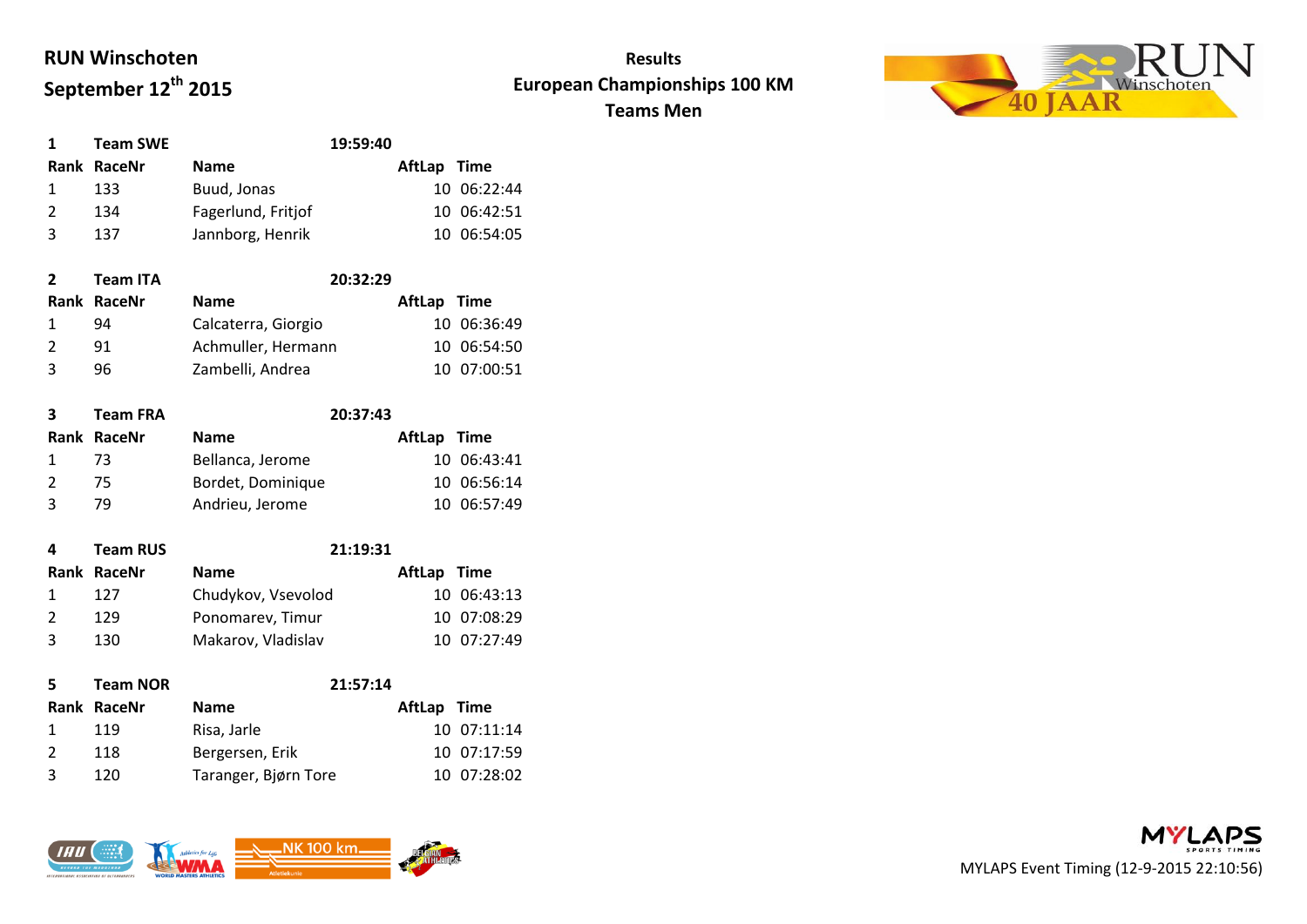# **RUN Winschoten September 12th 2015**

### **Results European Championships 100 KM Teams Men**



| 6             | <b>Team FIN</b> | 21:59:28     |             |
|---------------|-----------------|--------------|-------------|
|               | Rank RaceNr     | <b>Name</b>  | AftLap Time |
|               | 68              | Ansio, Henri | 10 07:07:13 |
| $\mathcal{P}$ | 70.             | Kukko, Jyrki | 10 07:21:40 |
|               | 69              | Halme, Tomi  | 10 07:30:36 |

|                | <b>Team UKR</b> | 22:05:18                |             |  |
|----------------|-----------------|-------------------------|-------------|--|
|                | Rank RaceNr     | <b>Name</b>             | AftLap Time |  |
|                | 142             | Stepanenko, Pavlo       | 10 06:56:02 |  |
| $\overline{2}$ | 143             | Holovnytskyy, Oleksandr | 10 06:56:03 |  |
| २              | 145             | Chornyi, Taras          | 10 08:13:14 |  |

| <b>Team BEL</b> |                | 22:13:04 |             |
|-----------------|----------------|----------|-------------|
| Rank RaceNr     | <b>Name</b>    |          |             |
| 24              | Decock, Wouter |          | 10 06:41:27 |
| 27              | Mertens, Gert  |          | 10 07:37:27 |
| 26              | Casier, Gino   |          | 10 07:54:11 |
|                 |                |          | AftLap Time |

| q            | <b>Team GER</b> | 22:16:19              |             |             |
|--------------|-----------------|-----------------------|-------------|-------------|
|              | Rank RaceNr     | <b>Name</b>           | AftLap Time |             |
| $\mathbf{1}$ | 86              | Neuschwander, Florian |             | 10 06:49:13 |
|              | 87              | Sommer, Michael       |             | 10 07:16:49 |
| -3           | 84              | Hans, Jan-Hendrik     |             | 10 08:10:18 |
|              |                 |                       |             |             |

| 10             | <b>Team CZE</b> |                 | 22:44:42    |
|----------------|-----------------|-----------------|-------------|
|                | Rank RaceNr     | <b>Name</b>     | AftLap Time |
|                | 58.             | Oralek, Daniel  | 10 07:25:48 |
| $\overline{2}$ | 60              | Velicka, Ondrej | 10 07:37:47 |
| 3              | 57              | Brunner, Radek  | 10 07:41:07 |